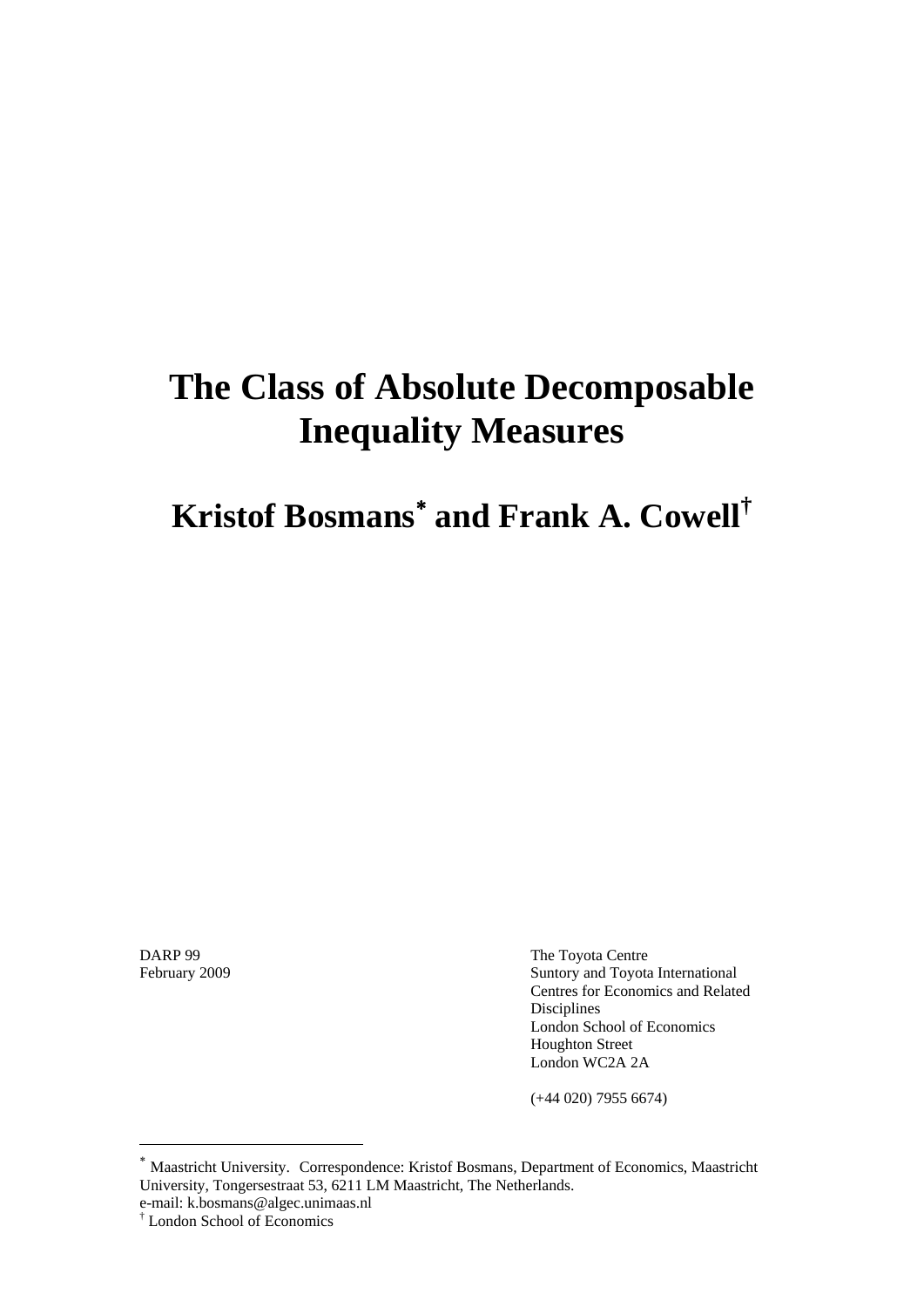## **Abstract**

We provide a parsimonious axiomatisation of the complete class of absolute nequality indices. Our approach uses only a weak form of decomposability and does not require *a priori* that the measures be differentiable.

Keywords: inequality measures, decomposability, translation invariance

JEL codes: D63, H20, H21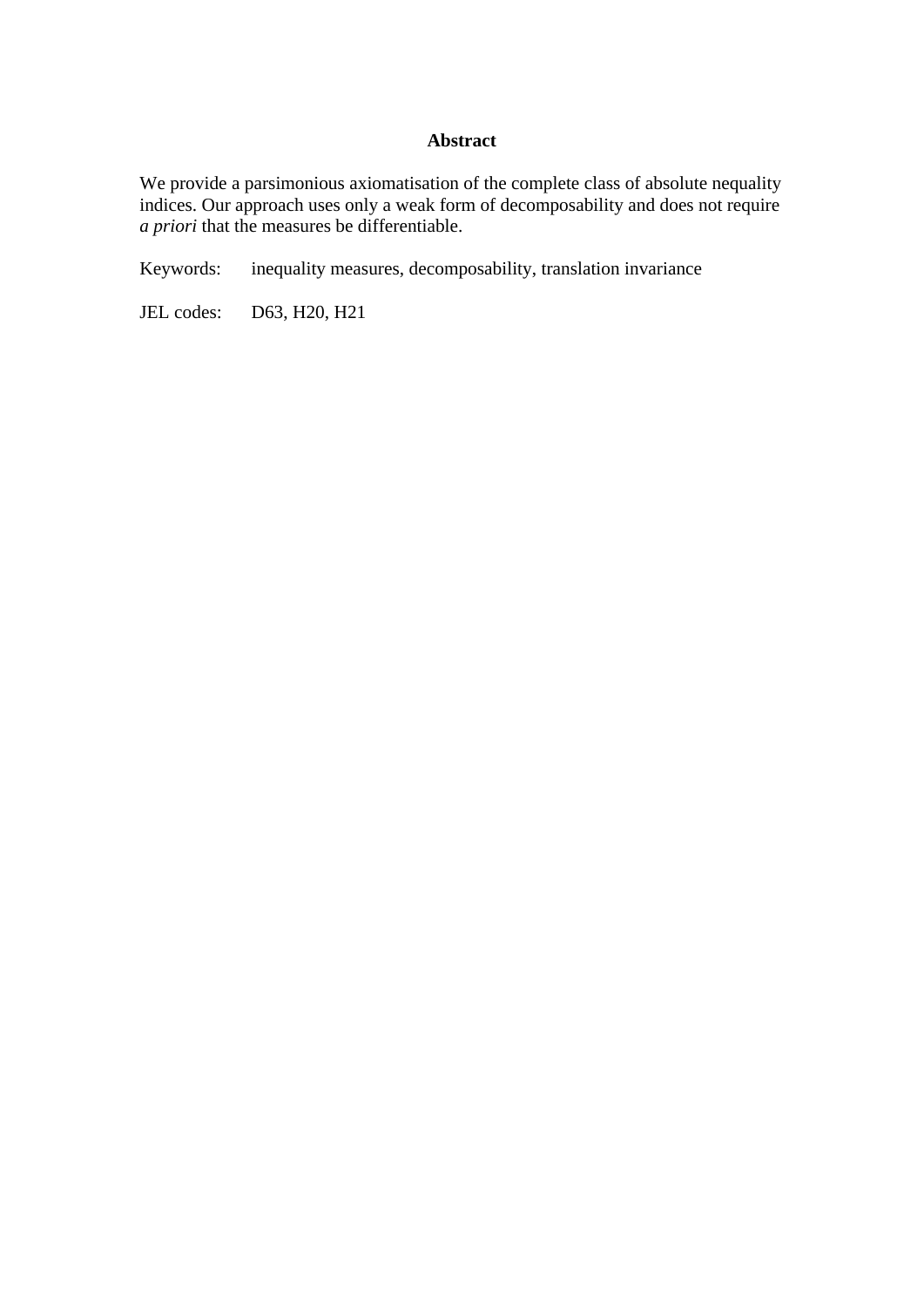## **Distributional Analysis Research Programme**

The Distributional Analysis Research Programme was established in 1993 with funding from the Economic and Social Research Council. It is located within the Suntory and Toyota International Centres for Economics and Related Disciplines (STICERD) at the London School of Economics and Political Science. The programme is directed by Frank Cowell. The Discussion Paper series is available free of charge. To subscribe to the DARP paper series, or for further information on the work of the Programme, please contact our Research Secretary, Leila Alberici on:

|           | Telephone: UK+20 7955 6674    |
|-----------|-------------------------------|
| Fax:      | UK+20 7955 6951               |
| Email:    | $l.$ alberici@lse.ac.uk       |
| Web site: | http://sticerd.lse.ac.uk/DARP |

© Authors: Kristof Bosmans and Frank A. Cowell. All rights reserved. Short sections of text, not to exceed two paragraphs, may be quoted without explicit permission provided that full credit, including © notice, is given to the source.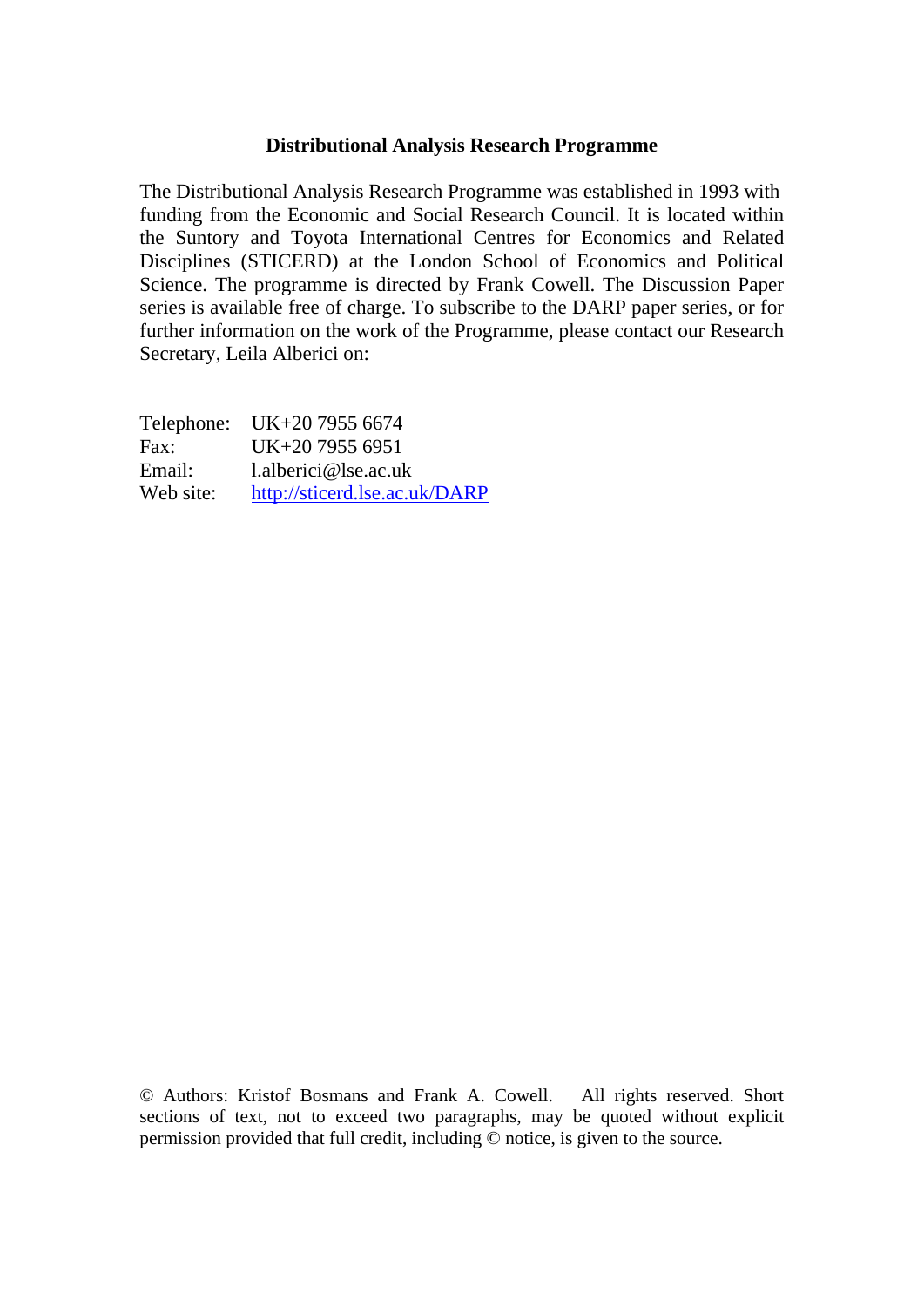### 1 Introduction

Absolute inequality indices have the property that, for any income distribution, if any given number of dollars is added to (or subtracted from) every income, inequality remains unchanged. This means that such indices have the property that they are defined for negative incomes: this is particularly important in empirical applications where one is interested in applying inequality indices to the distribution of wealth (net worth may often be substantially negative) or to specific components of income (for example business income). Decomposability of inequality indices requires that, for an arbitrary subgroup of the population, if inequality in the subgroup increases then, ceteris paribus, inequality overall increases. Previous descriptions and characterizations of the class of indices that has these properties have invoked additional assumptions about structure — see section 4 below. Our approach (in sections 2 and 3) is deliberately minimalist in that it uses just the axioms required to define (a) an inequality measure (b) the "absolutist" property and (c) the population structure.

#### 2 Setting

The income of individual  $i$  is a real number  $x_i$ , and the income distribution for a population of *n* individuals is a vector  $\mathbf{x} := (x_1, x_2, \dots, x_n)$  in  $\mathbb{R}^n$ . The set of income distributions for m or more individuals is  $X_m := \bigcup_{n=m}^{\infty} \mathbb{R}^n$ . For an income distribution **x**, we write  $n(\mathbf{x})$  for the dimension and  $\mu(\mathbf{x})$  for the mean. A vector of dimension n of which all components are equal to 1 is denoted by  $\mathbf{1}_n$ .

An *inequality measure* is a continuous function  $I: X_1 \to \mathbb{R}$  with the property that  $I(\mathbf{x}) = 0$  if **x** is an equal income distribution. The higher the value of the function I, the higher income inequality. To give meaning to  $I$  it is standard to assume the following two properties:

**Anonymity.** For every  $\mathbf{x} \in X_1$ ,  $I(\mathbf{x}) = I(\mathbf{x}')$  if  $\mathbf{x}'$  is obtained from  $\mathbf{x}$  by rearrangement of components.

**Transfer principle.** For every  $x \in X_2$  and any positive real number  $\delta$ , we have that if  $x_i$  $x_i+\delta \leq x_j-\delta < x_j$ , then  $I(x_1,\ldots,x_i,\ldots,x_j,\ldots,x_n) > I(x_1,\ldots,x_i+\delta,\ldots,x_j-\delta,\ldots,x_n)$ .

The essential property for an *abolute* inequality measure is this:

**Translation invariance.** For every  $x \in X_1$  and any real number  $\delta$ ,

$$
I(\mathbf{x}) = I(\mathbf{x} + \delta \mathbf{1}_n). \tag{1}
$$

Finally, the following two axioms describe the relationship between population structure and inequality:

**Decomposability.** There exists a function A such that, for all  $x, y \in X_2$ ,

$$
I(\mathbf{x}, \mathbf{y}) = A(I(\mathbf{x}), I(\mathbf{y}), \mu(\mathbf{x}), \mu(\mathbf{y}), n(\mathbf{x}), n(\mathbf{y})),
$$

where A is continuous and strictly increasing in its first two arguments.

Replication invariance. For every  $x \in X_1$ ,  $I(x, x) = I(x)$ .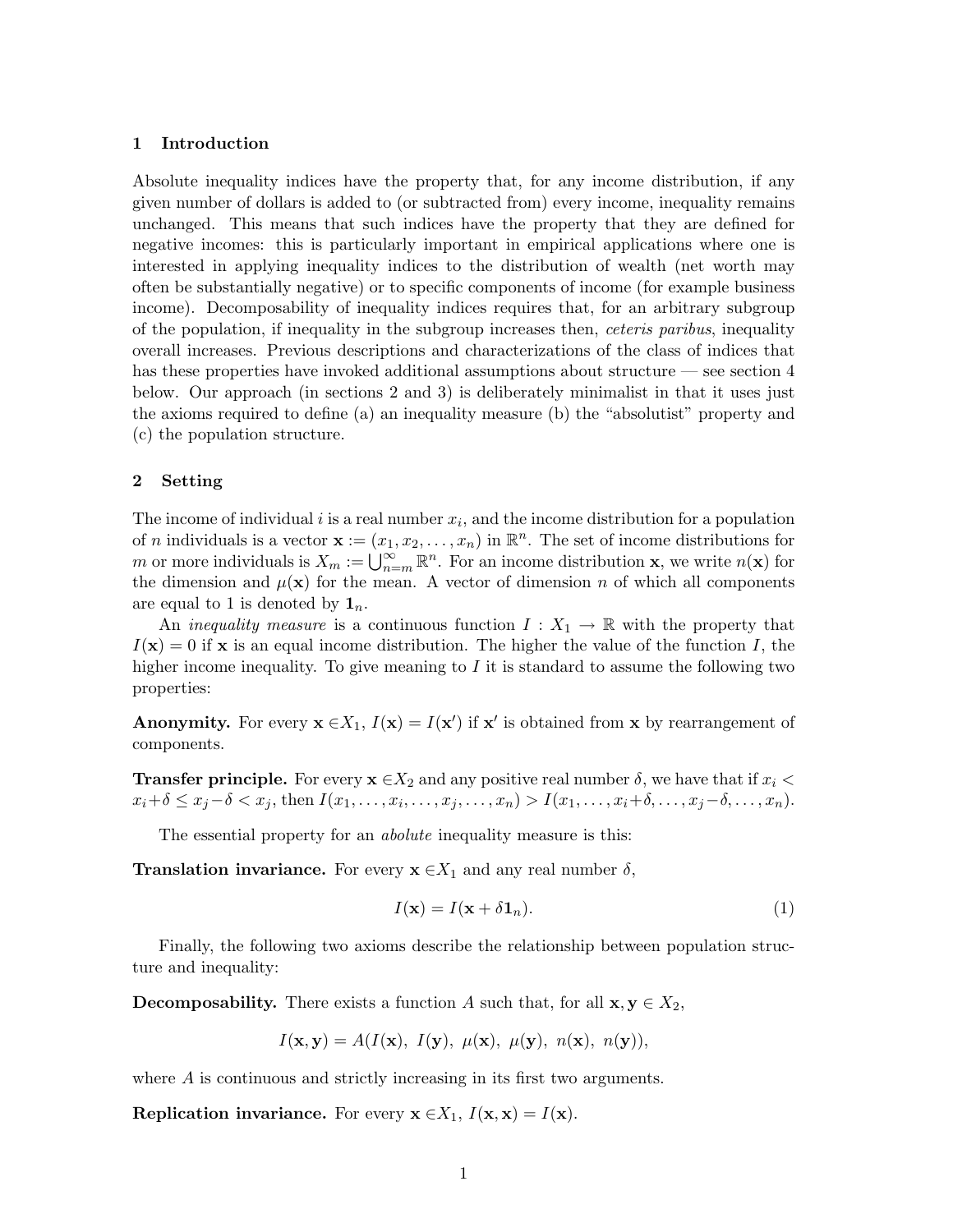### 3 Result

Our result characterizes the class of inequality measures satisfying the five properties listed in section 2.

**Theorem.** An inequality measure I satisfies anonymity, the transfer principle, replication invariance, decomposability and translation invariance if and only if there exists a real number c and a continuous and strictly increasing function  $f : \mathbb{R} \to \mathbb{R}$ , with  $f(0) = 0$ , such that, for all  $\mathbf{x} \in X_1$ ,

$$
f(I(\mathbf{x})) = \begin{cases} \frac{1}{n(\mathbf{x})} \sum_{i=1}^{n(\mathbf{x})} \{e^{c[x_i - \mu(\mathbf{x})]} - 1\} & \text{if } c \neq 0, \\ \frac{1}{n(\mathbf{x})} \sum_{i=1}^{n(\mathbf{x})} [x_i - \mu(\mathbf{x})]^2 & \text{if } c = 0. \end{cases} \tag{2}
$$

Proof. The inequality measures given in (2) satisfy anonymity, the transfer principle, replication invariance, decomposability and translation invariance. We focus on the reverse implication.

If I satisfies anonymity, the transfer principle, replication invariance and decomposability, then (Shorrocks, 1984, Theorem 4) there exist functions  $F$  and  $\phi$  such that

$$
F(I(\mathbf{x}), \mu(\mathbf{x}), n(\mathbf{x})) = \sum_{i=1}^{n(\mathbf{x})} [\phi(x_i) - \phi(\mu(\mathbf{x}))], \qquad (3)
$$

where  $\phi$  is continuous and strictly convex, and where F is continuous in I and  $\mu$ , strictly increasing in I, additive in n, with  $F(0, \mu, n) = 0$ . Choose any  $\mathbf{x}_1$  and  $\mathbf{x}_2$  in  $X_2$ , and write  $\mathbf{x}_{12} := (\mathbf{x}_1, \mathbf{x}_2), I_k := I(\mathbf{x}_k), n_k := n(\mathbf{x}_k)$  and  $\mu_k := \mu(\mathbf{x}_k)$ . We may write

$$
I(\mathbf{x}_{12}) = H(F(I_1, \mu_1, n_1) + F(I_2, \mu_2, n_2), \ \mu_1, \ \mu_2, \ n_1, \ n_2)
$$
 (4)

where  $H$  is a function implicitly defined by

$$
F(H(z, \mu_1, \mu_2, n_1, n_2)), \mu_1, \mu_2, n_1, n_2) = z + n_1 \phi(\mu_1) + n_2 \phi(\mu_2) - n_{12} \phi(\mu_1_2).
$$

Define  $\lambda := e^{\delta}$  and  $\theta_k := e^{\mu_k}$ . Then  $\lambda \theta_k = e^{\mu_k + \delta}$ , and (4) and (1) imply

$$
H(F(I_1, \ln(\theta_1), n_1) + F(I_2, \ln(\theta_2), n_2), \ \ln(\theta_1), \ \ln(\theta_2), \ n_1, \ n_2)
$$
  
=  $H(F(I_1, \ln(\lambda \theta_1), n_1) + F(I_2, \ln(\lambda \theta_2)), \ \ln(\lambda \theta_1), \ \ln(\lambda \theta_2), \ n_1, \ n_2),$ 

or, with appropriate definitions of  $G$  from  $F$  and of  $J$  from  $H$ ,

$$
J(G(I_1, \theta_1, n_1) + G(I_2, \theta_2, n_2), \theta_1, \theta_2, n_1, n_2)
$$
  
= 
$$
J(G(I_1, \lambda \theta_1, n_1) + G(I_2, \lambda \theta_2, n_2), \lambda \theta_1, \lambda \theta_2, n_1, n_2).
$$

From Lemma 1 in Shorrocks (1984):

$$
G(I_1, \lambda \theta_1, n_1) = c G(I_1, \theta_1, n_1),
$$
  
\n
$$
G(I_2, \lambda \theta_2, n_2) = c G(I_2, \theta_2, n_2),
$$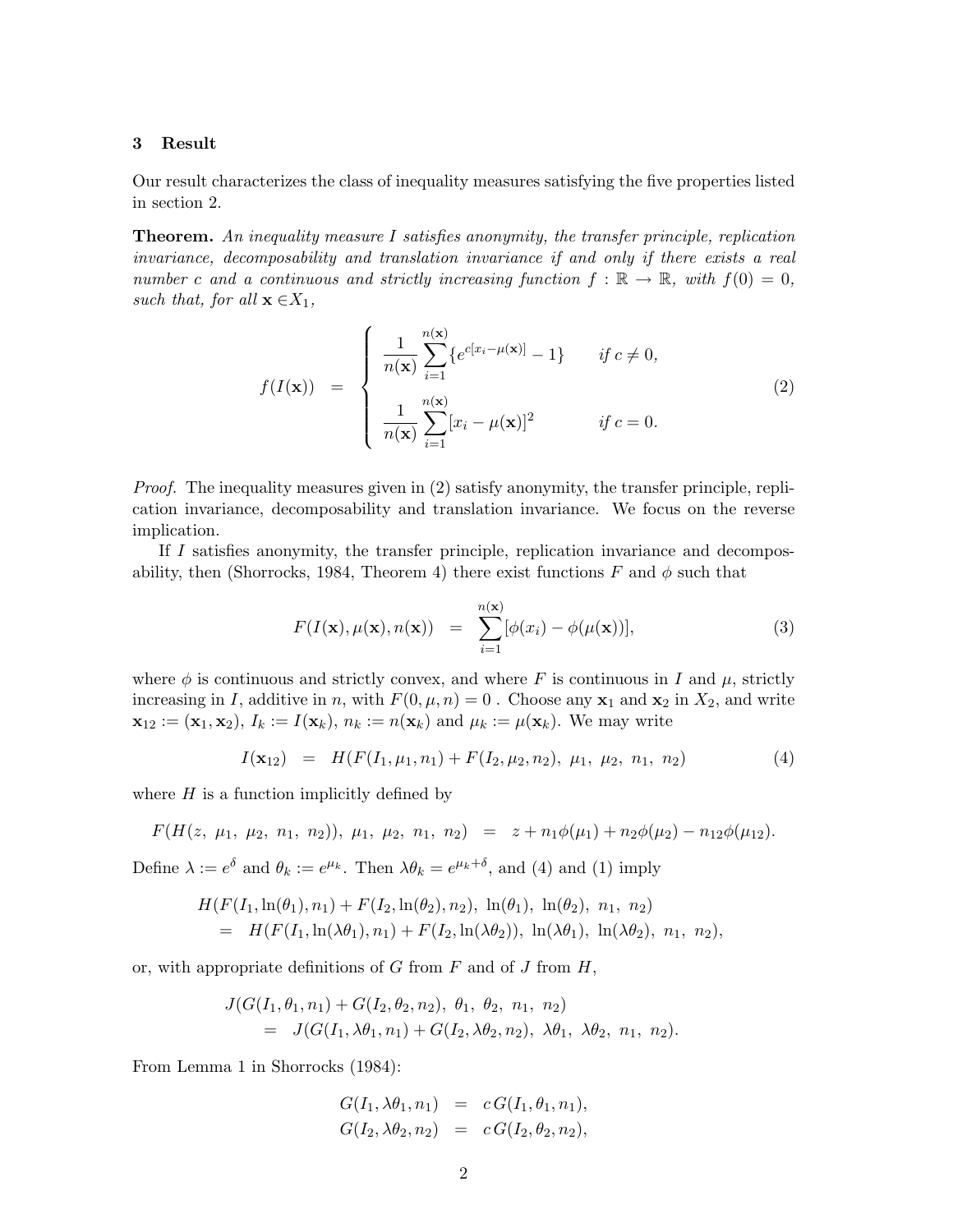from which it follows that

$$
c = \frac{G(I, \lambda \theta, n)}{G(I, \theta, n)} = c(\lambda),
$$

independent of  $I, \mu$  and  $n$ . Therefore

$$
G(I, \lambda \theta, n) = c(\lambda) G(I, \theta, n)
$$
  
= c(\lambda) c(\theta) G(I, 1, n)  
= c(\lambda \theta) G(I, 1, n).

Because  $c(\lambda \theta) = c(\lambda)c(\theta)$  for all positive  $\lambda$  and  $\theta$ , we have  $c(\theta) = \theta^c$  (Aczél, 2006, Theorem 4, p. 144). Consequently

$$
G(I, \theta, n) = \theta^c G(I, 1, n),
$$
  

$$
F(I, \mu, n) = e^{\mu c} F(I, 0, n),
$$

and (3) yields

$$
F(I(\mathbf{x}), 0, n) = e^{-\mu c} \sum_{i=1}^{n} [\phi(x_i) - \phi(\mu)].
$$
\n(5)

In the case of two individuals,

$$
0 = F(I(\mathbf{x} + \delta \mathbf{1}_2), \mu(\mathbf{x}) + \delta, 2) - e^{c\delta} F(I(\mathbf{x}), \mu(\mathbf{x}), 2),
$$

and writing  $\mathbf{x} := (u, v)$  this becomes

$$
0 = \left[ \phi(u+\delta) + \phi(v+\delta) - 2\phi\left(\frac{u+v}{2} + \delta\right) \right] - e^{c\delta} \left[ \phi(u) + \phi(v) - 2\phi\left(\frac{u+v}{2}\right) \right].
$$
 (6)

If we define

$$
\psi(u,\delta) := \phi(u+\delta) - e^{c\delta}\phi(u), \tag{7}
$$

then (6) becomes

$$
0 = \psi(u,\delta) + \psi(v,\delta) - 2\psi\left(\frac{u+v}{2},\delta\right).
$$

This is a Pexider equation with solution (Aczél, 2006, p. 142)

$$
\psi(u,\delta) = a(\delta)u + b(\delta). \tag{8}
$$

From (7),

$$
\psi(u, \mu + \delta) = \phi(u + \mu + \delta) - e^{c[\mu + \delta]} \phi(u)
$$
  
\n
$$
= \psi(u + \mu, \delta) + e^{c\delta} \phi(u + \mu) - e^{c[\mu + \delta]} \phi(u)
$$
  
\n
$$
= \psi(u + \mu, \delta) + e^{c\delta} \psi(u, \mu).
$$
\n(9)

Substitute from (8) into (9) to get

$$
a(\mu + \delta)u + b(\mu + \delta) = a(\delta)(u + \mu) + b(\delta) + e^{c\delta}[a(\mu)u + b(\mu)],
$$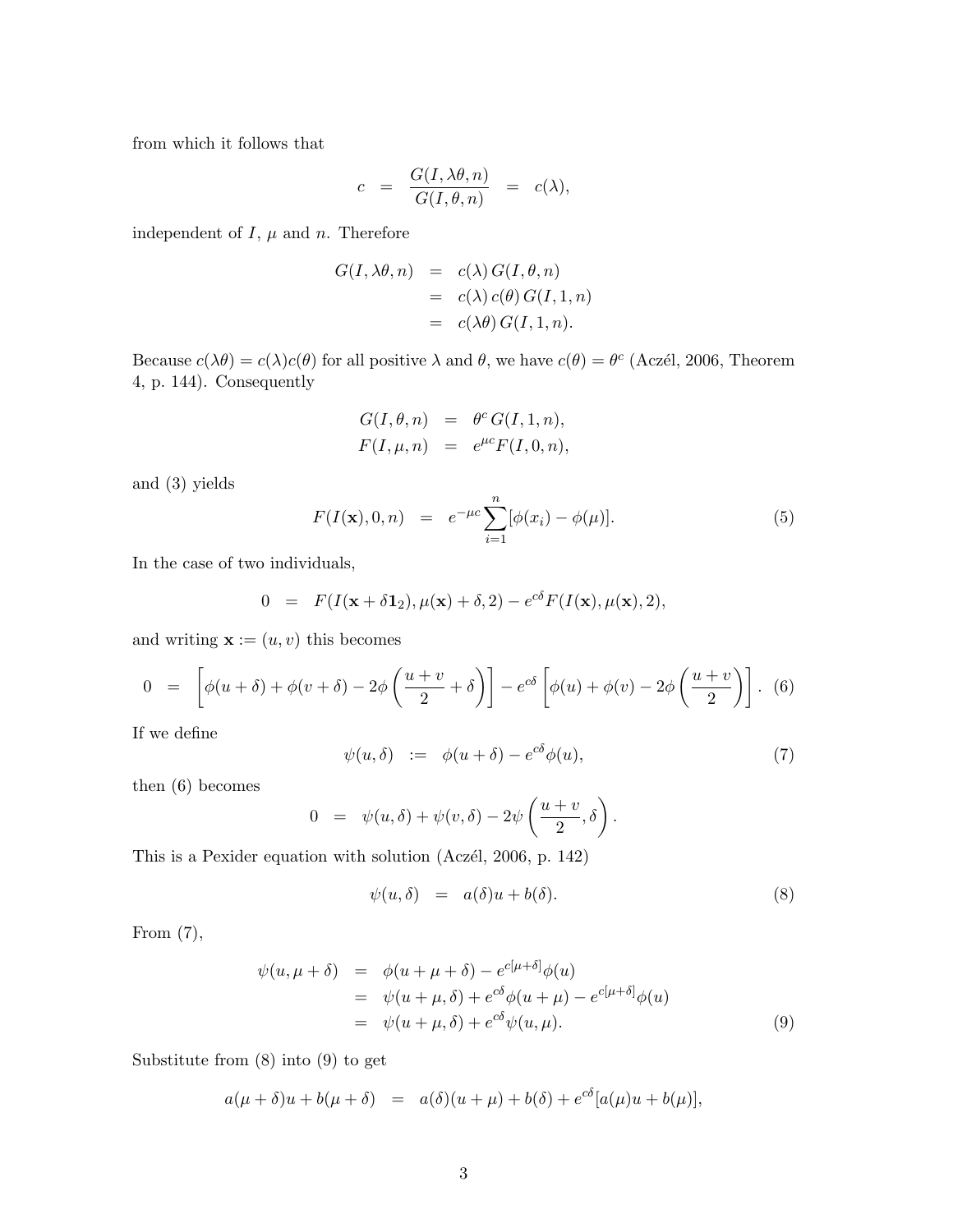which implies

$$
a(\mu + \delta) = a(\delta) + e^{c\delta}a(\mu) = a(\mu) + e^{c\mu}a(\delta), \qquad (10)
$$

$$
b(\mu + \delta) = a(\delta)\mu + b(\delta) + e^{c\delta}b(\mu) = a(\mu)\delta + b(\mu) + e^{c\mu}b(\delta). \tag{11}
$$

There are two cases to consider.

Case 1 ( $c \neq 0$ ). In this case (10) gives

$$
a(\delta)(e^{c\mu}-1) = a(\mu)\left(e^{c\delta}-1\right),
$$
  

$$
a(\mu) = \frac{a(\delta)}{e^{c\delta}-1}(e^{c\mu}-1),
$$

so that, for any given value of  $\delta$  and all  $\mu$ ,

$$
a(\mu) = \frac{k_1}{k_2} (e^{c\mu} - 1),
$$

where  $k_1 := a(\delta)$  and  $k_2 := e^{c\delta} - 1$  can be taken as constants (conditional on the chosen  $\delta$ and the arbitrary value of  $c$ ). So the only solution is

$$
a(\mu) = \alpha(e^{c\mu} - 1).
$$

Therefore, from (11)

$$
b(\mu + \delta) = \mu \alpha (e^{c\delta} - 1) + b(\delta) + e^{c\delta} b(\mu) = \delta \alpha (e^{c\mu} - 1) + b(\mu) + e^{c\mu} b(\delta),
$$

so that

$$
\mu \alpha (e^{c\delta} - 1) + b(\mu)(e^{c\delta} - 1) = \delta \alpha (e^{c\mu} - 1) + b(\delta)(e^{c\mu} - 1), \nb(\mu)(e^{c\delta} - 1) = [\delta \alpha + b(\delta)](e^{c\mu} - 1) - \mu \alpha (e^{c\delta} - 1), \nb(\mu) = \frac{\delta \alpha + b(\delta)}{e^{c\delta} - 1}(e^{c\mu} - 1) - \mu \alpha.
$$

Since this must be true for arbitrary  $\delta$  and  $c$ , the solution is

$$
b(\mu) = \beta(e^{c\mu} - 1) - \alpha\mu. \tag{12}
$$

Case 2 ( $c = 0$ ). Here (10) becomes

$$
a(\mu + \delta) = a(\mu) + a(\delta),
$$

and the solution to this Cauchy equation is  $a(\mu) = \kappa \mu$  (Aczél, 2006, Theorem 2, pp. 35-36). Therefore, from (11)

$$
b(\mu + \delta) = \kappa \mu \delta + b(\delta) + b(\mu), \tag{13}
$$

Using that  $b(0) = 0$  and letting  $\delta = -\mu$  and  $\kappa = 2\gamma$ , we get

$$
b(\mu) + b(-\mu) = 2\gamma\mu^2,
$$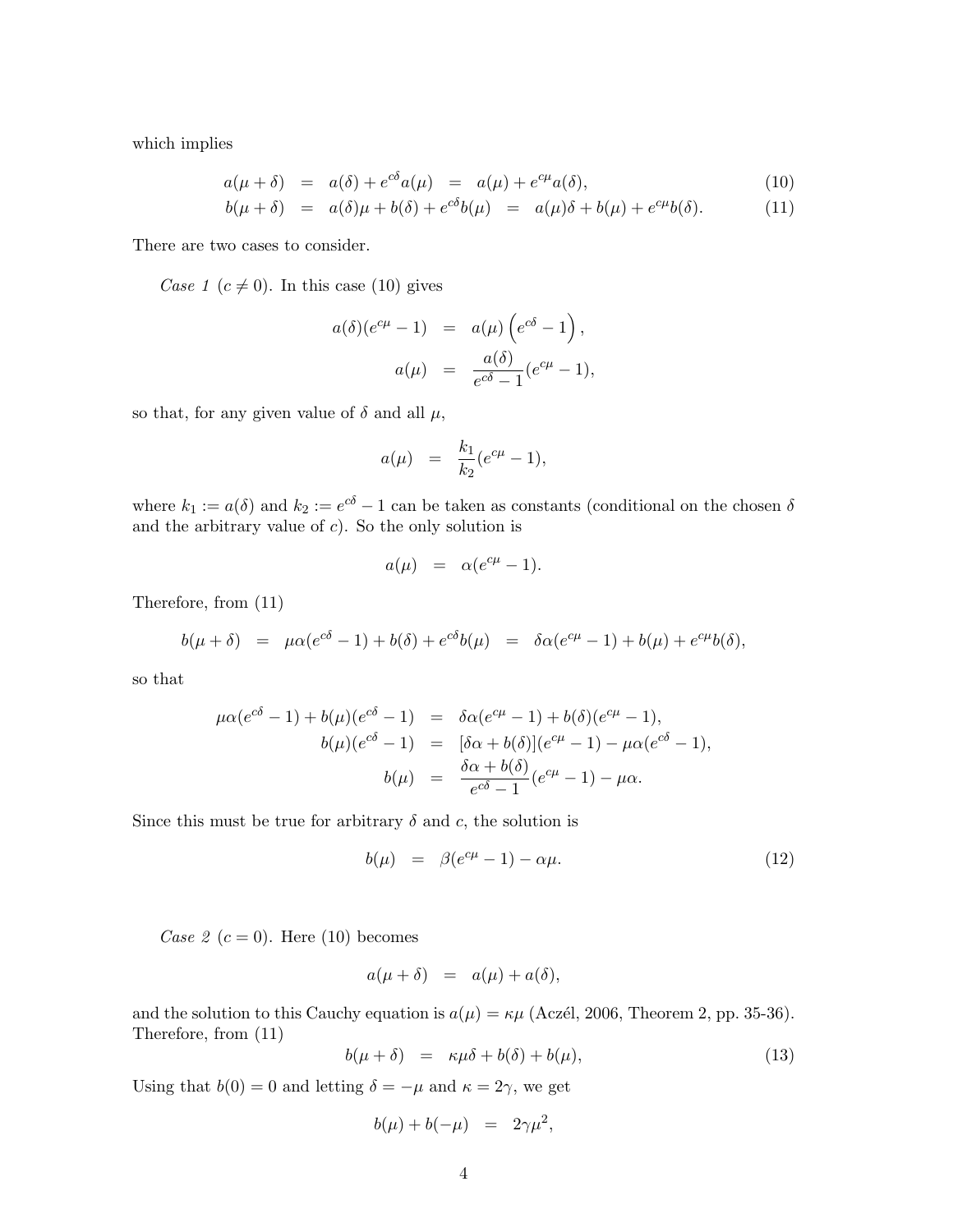to which the solution is

$$
b(\mu) = \gamma \mu^2 + p(\mu),
$$

where  $p(\mu) := \Pi(\mu, -\mu)$  with the property  $p(\mu) = -p(-\mu)$  (Polyanin and Manzhirov, 1998). Plugging this into (13) gives

$$
p(\mu + \delta) = p(\mu) + p(\delta),
$$

to which the solution is  $p(\mu) = \eta \mu$ . Therefore

$$
b(\mu) = \gamma \mu^2 + \eta \mu. \tag{14}
$$

From (8), we have  $\psi(0, x) = b(x)$ ; so from (12) and (14) we find

$$
\psi(0,x) = \begin{cases} \beta(e^{cx} - 1) - \alpha x & \text{if } c \neq 0, \\ \gamma x^2 + \eta x & \text{if } c = 0. \end{cases}
$$
\n(15)

Note that, from (7), we have:

$$
\phi(x) = \psi(0, x) + e^{cx} \phi(0). \tag{16}
$$

However the constant  $\phi(0)$  is arbitrary. Setting  $\phi(0) = 0$  and substituting from (15) and (16) into (5) produces (2).  $\Box$ 

#### 4 Concluding remarks

While it is well known that the resulting measures in (2) belong to the class of absolute decomposable measures (Chakravarty and Tyagarupananda, 1998, 2009), it has not previously been demonstrated that only these measures belong to the class: previous treatments have introduced a priori additional restrictions such as differentiability and have used a stronger decomposability property.

Letting  $c = 1$ , we obtain the variance and, letting  $c < 0$ , the family (2) is ordinally equivalent to the Kolm  $(1976)$  family of measures. As the parameter c decreases, the corresponding measures are more sensitive to transfers between incomes at the bottom of the income distribution. Note that the Kolm measures are the only members of the class of absolute decomposable measures satisfying transfer sensitivity (Shorrocks and Foster, 1987), which is the requirement that a rich-to-poor transfer combined with a simultaneous poor-to-rich transfer at a higher income level (such that there is no effect on the variance) decreases inequality.

### References

Aczél J., 2006. Lectures on Functional Equations and Their Applications. Mineola: Dover Publications, Inc.

Chakravarty S.R. and S. Tyagarupananda, 1998. The subgroup decomposable absolute indices of inequality. In: S.R. Chakravarty, D. Coondoo and R. Mukherjee (eds) Quantitative Economics: Theory and Practice, Essays in Honor of Professor N. Bhattacharya. New Delhi: Allied Publishers Limited, 247-257.